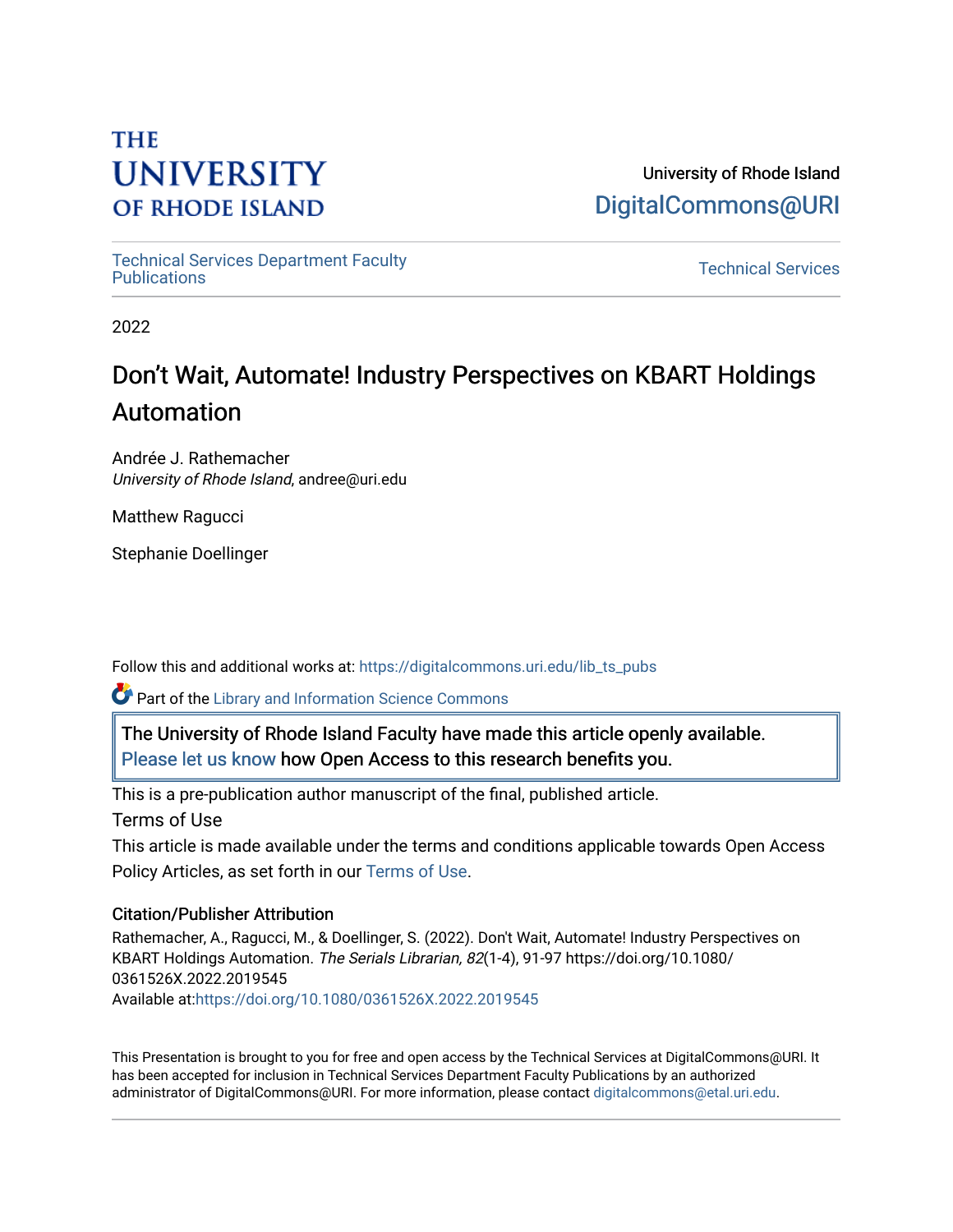#### Don't Wait, Automate! Industry Perspectives on KBART Holdings Automation

Andrée Rathemacher *Presenter*

Matthew Ragucci *Presenter*

Stephanie Doellinger *Presenter*

When trying to manage their e-resources, librarians spend a significant amount of time adjusting their holdings in vendor knowledgebases to make sure that the content their library can access is selected properly. This is often a tedious process, which, extrapolated out to each content provider, can be a drain on library resources. A National Information Standards Organization (NISO) recommended practice provides a solution to this problem by facilitating the automatic transfer and retrieval of library-specific Knowledge Bases and Related Tools (KBART) holdings data between content providers and knowledgebases. In this presentation, Matthew Ragucci of Wiley presents a publisher's perspective on the work required to implement KBART Automation: Automated Retrieval of Customer Electronic Holdings*,* Andrée Rathemacher of the University of Rhode Island shares a librarian's opinion on the benefits and potential pitfalls of KBART Automation, and Stephanie Doellinger of OCLC addresses the topic from a knowledgebase supplier's point of view.

KEYWORDS Knowledge Bases and Related Tools (KBART); KBART automation; national information standards organization (NISO)

### BODY OF PAPER

#### **Introduction and background**

In 2017, The National Information Standards Organization (NISO) created a Knowledge Bases and Related Tools (KBART) Automation Working Group. The group drafted a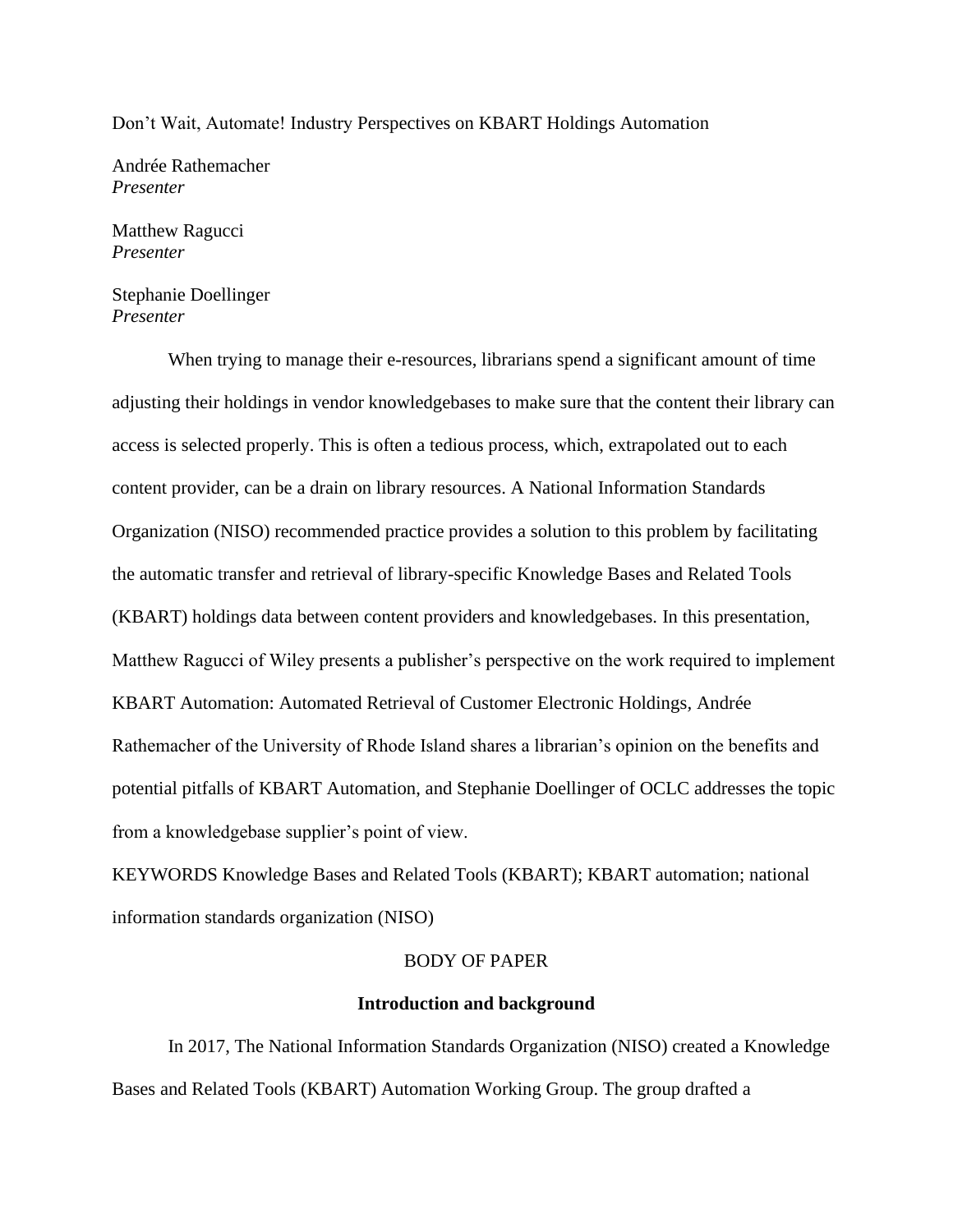recommended practice, *KBART Automation: Automated Retrieval of Customer Electronic Holdings* (RP-26-2019), which was published on June 18, 2019. A companion to *KBART: Knowledge Bases and Related Tools Recommended Practice* (RP-9-2014), KBART Automation supports the automatic transfer and retrieval of library-specific KBART-formatted holdings reports between content providers and knowledgebases via an Application Programming Interfaces (API).

It is important to clarify that KBART and KBART Automation are two separate, but related, recommended practices, and the KBART Automation Working Group is different from the KBART Standing Committee. Currently, the KBART Standing Committee, which oversees the KBART recommended practice, is working on a Phase III of KBART. KBART Automation, being relatively new, is still in Phase I. Future developments of KBART Automation is likely, but not until after KBART Phase III is released. This paper focuses on KBART Automation.

As noted above, the purpose of KBART Automation was to create best practices around the "timely exchange of accurate, library-specific KBART-formatted holdings reports between content providers' access control systems and knowledgebases, allowing knowledgebasepowered systems to more accurately reflect content accessible at a particular institution and its unique holdings, with little interaction or ongoing maintenance from library staff." KBART Automation, like KBART, only covers e-books and e-journals. When implemented well, KBART Automation results in more accurate holdings information for a library than what would be possible when holdings information is managed in the library's knowledgebase manually. For publishers, KBART Automation improves customer satisfaction, since librarians will spend less time managing their knowledgebases and troubleshooting user complaints that result from inaccurate holdings information. For knowledgebase vendors, KBART Automation creates a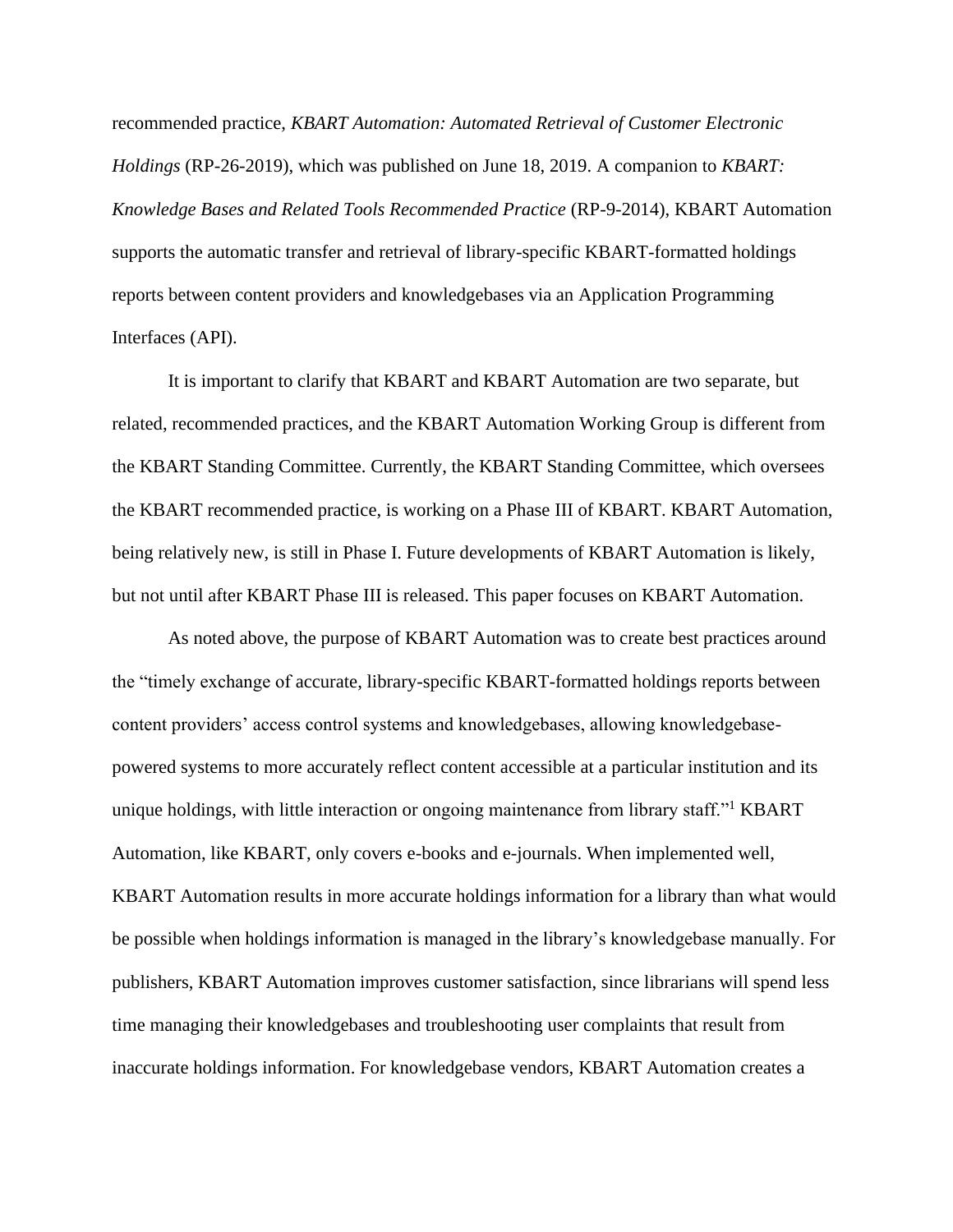common set of practices and expectations for all publishers who wish to implement holdings automation with the vendor, avoiding the need for the vendor to redevelop automation procedures for each content provider individually.

A work plan for future developments to KBART Automation has not yet been formulated, but future iterations of the recommended practice might include improved handling of serial name changes; an indication of the titles for which a library has perpetual access rights; consortia-specific holdings reports; a distinction between paid and Open Access content; and the tracking of library entitlements at the collection level, not just the title level. Some of these developments will depend on the changes made to the KBART recommended practice in Phase III.

#### **Wiley and KBART Automation, a publisher perspective**

Wiley has made KBART-formatted files available for about ten years for content available on its Wiley Online Library platform. These KBART files populate knowledgebases, which, depending on how libraries have configured those knowledgebases, provide holdings information to institutional tools such as catalogs, discovery layers, title A-Z lists, and link resolvers that help libraries manage discovery and access to their licensed e-resources. Wiley has long recognized the importance of providing accurate and timely metadata to knowledgebases so that librarians will be able to select their libraries' licensed content as subscriptions change, new content becomes available, and older content is removed. The publisher's system-generated KBART files are updated monthly. Individual KBART files correspond to the company's e-book and e-journal sales packages, which are broken down by content type (journals, books, archives), by subject, by front file versus back file, by year, and by acquisition method (e.g., outright purchase, evidence-based acquisition).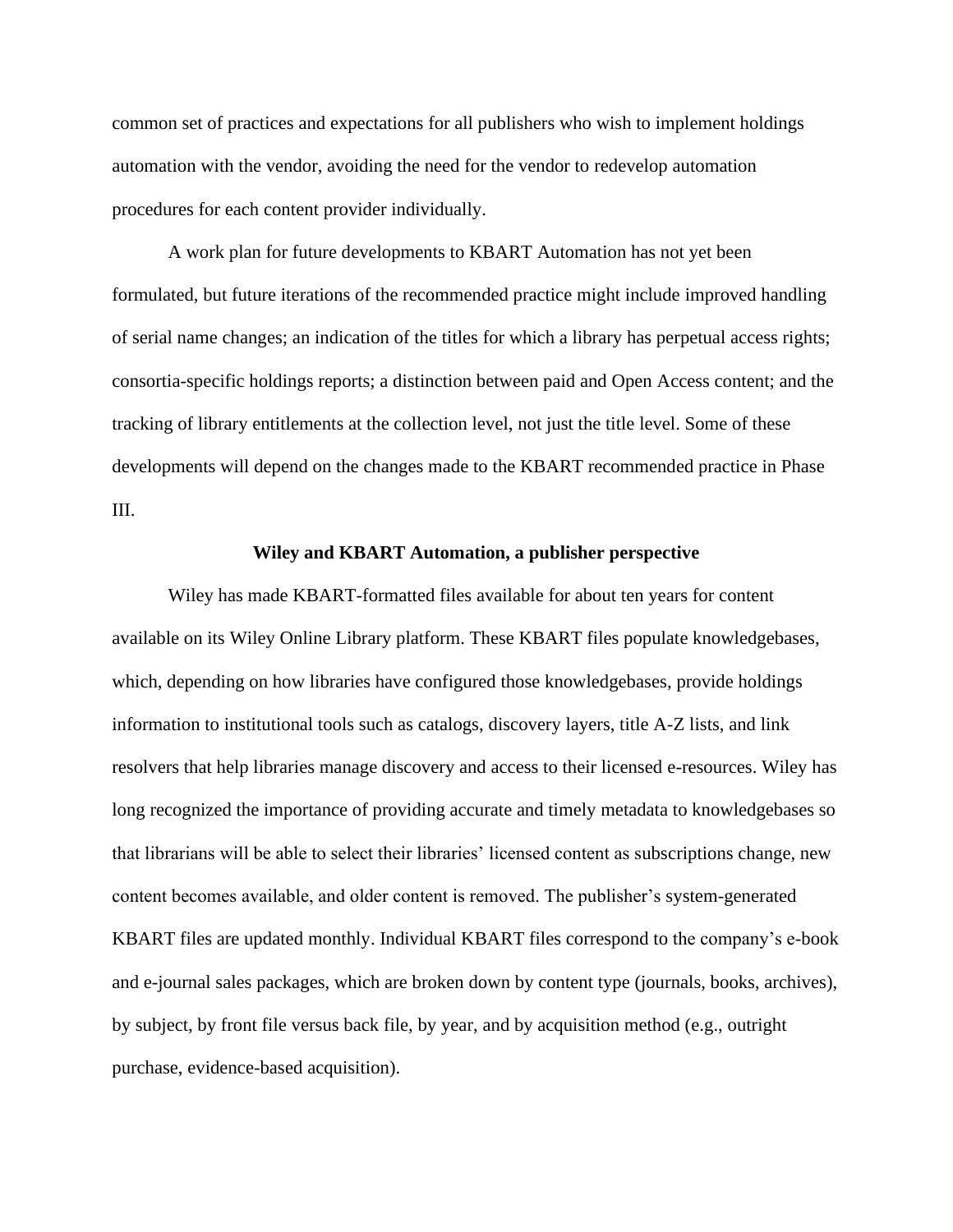Wiley's KBART files used to be hosted on a firewalled FTP site available only to knowledgebase vendors, but in 2019, in the interest of transparency and accountability around the company's KBART practices, they were moved to a publicly accessible web page on Wiley Online Library.<sup>2</sup> The Web page provides KBART files for all the publisher's packages, a monthly list of files that were updated, and a "KBART Naming Guide" that translates Wiley's package names into the collection names that appear in vendor knowledgebases. A list of transfer titles communicates journals acquired by Wiley, new launch journals, and journal titles no longer published by Wiley. Knowledgebase vendors harvest KBART files from this Web page to update their systems.

Maintaining accurate KBART files is resource-intensive and time-consuming for Wiley because of the hundreds of sales packages available, each one with its own KBART file. Despite the publisher's efforts to provide current KBART files, updated monthly, knowledgebase vendors do not always load the files into their knowledgebase in a timely manner. For example, it can happen that the KBART file for a given collection is updated in January and made available on Wiley's KBART Web page, but the changes will not be reflected in a vendor's knowledgebase until June. Wiley is not able to see into all vendor knowledgebases, so the publisher relies on librarians to report issues to them or to the knowledgebase vendor.

For libraries that purchase e-journals and e-books in standard sales packages, this workflow works well, since Wiley's efforts to create a KBART file that corresponds to each saleable package ensures that librarians can select in their knowledgebase the packages they have licensed. However, many libraries are unbundling their journal packages and are purchasing ebooks à la carte. These libraries must select their holdings in the knowledgebase on a title-bytitle level. In some cases, for larger consortium customers, Wiley would create customized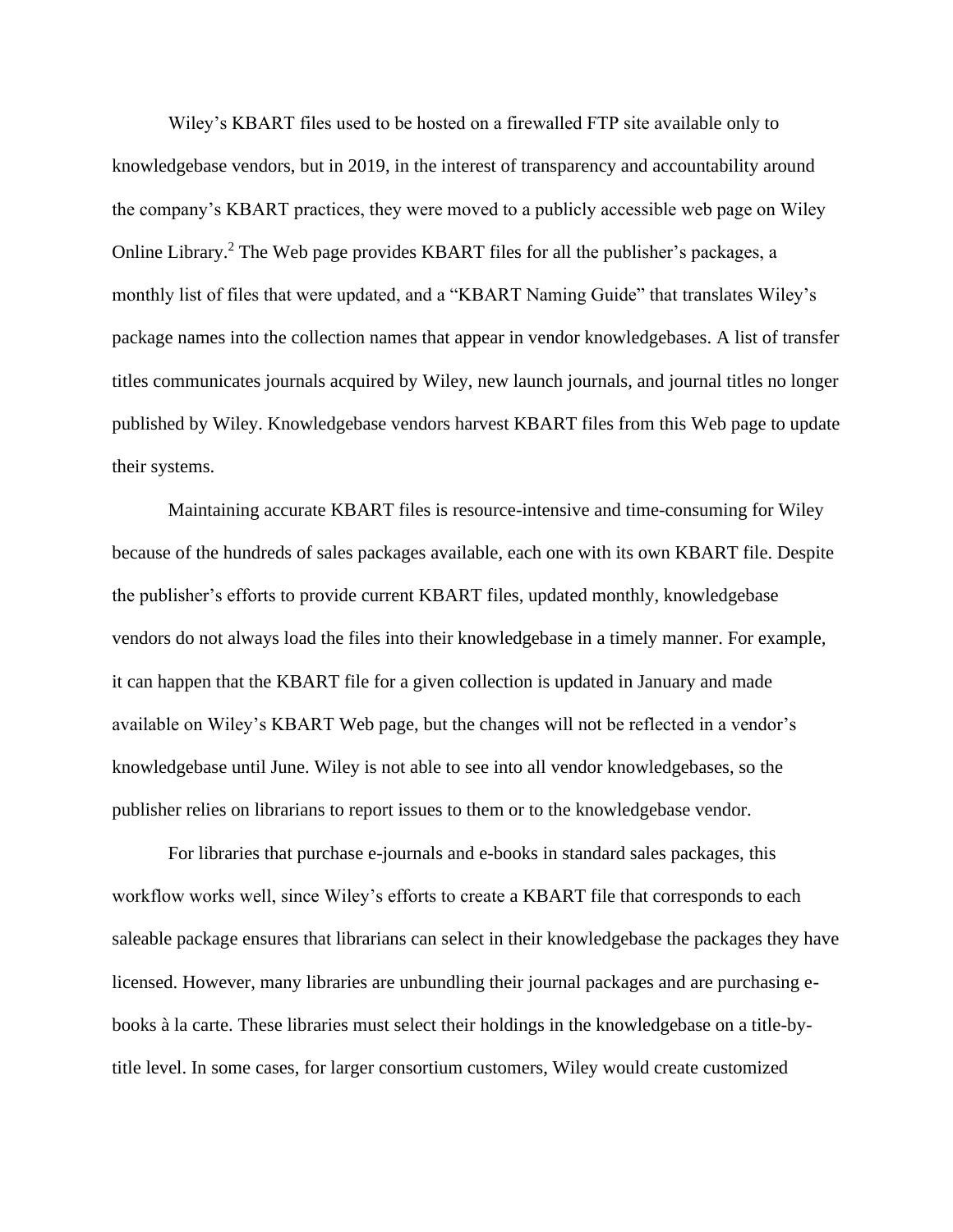KBART files for the consortium's holdings, but, given that KBART files are not meant to be static and need to be updated regularly, this practice was not sustainable at scale.

A couple of developments put Wiley on the path to KBART Automation. The first was the publication of the KBART Automation recommended practice in 2019, which provided standardized protocols for communicating library-specific holdings information to knowledgebase vendors, avoiding the need for publishers to develop a customized procedure with each knowledgebase vendor. Another was a development within the Wiley Online Library platform in early 2020 that allowed for the generation of institution-specific KBART files. After these developments, Wiley collaborated with Atypon (the host of its platform, Wiley Online Library) to enhance this functionality, while at the same time working with the knowledgebase vendors OCLC and Ex Libris to test the automated transfer of institution-specific KBART files and to make sure Wiley was included in the knowledgebase vendors' development roadmaps.

Wiley's implementation of KBART Automation with OCLC and Ex Libris has taken longer than expected, as it became clear that additional work was required to make automated holdings transfer a success. At the most basic level, it was necessary to design the user experience for librarians and provide clear instructions on how to set up KBART Automation for Wiley content on the library end. In addition, Atypon had questions on correct interpretations of the KBART and KBART Automation recommended practices, and Wiley provided guidance and worked with library partners to validate their work. Of the various issues that needed to be corrected, Wiley prioritized the resolution of problems that had to be resolved for KBART Automation to be enabled. One essential component was the ability for Wiley to generate a global A-Z list of all titles, which is required for KBART Automation, and to integrate the process for creating that list with their practice of generating KBART files that correspond to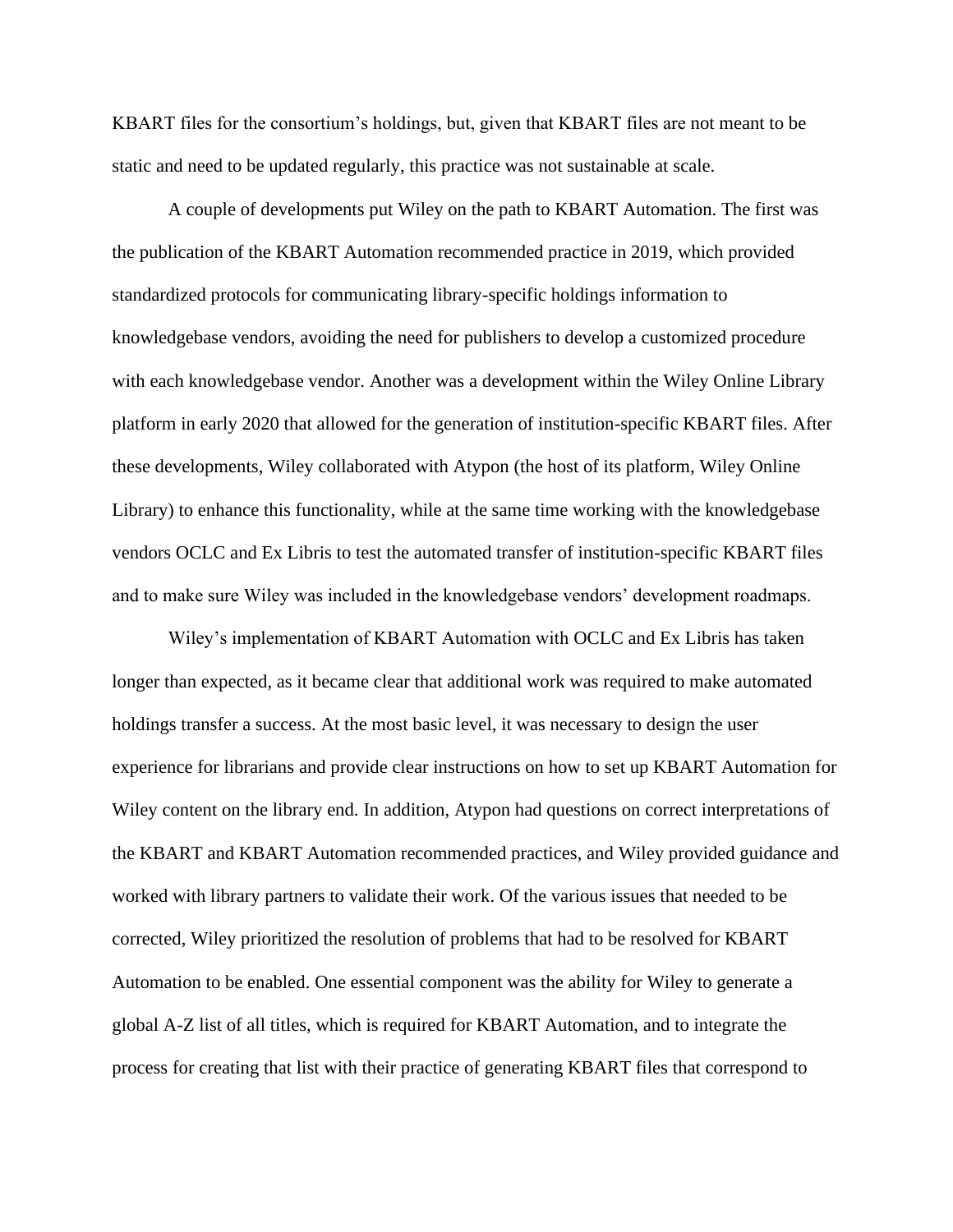sales packages. Another issue was ensuring the accuracy of institutional holdings, including making sure that titles libraries acquire through consortia were included in the institution-specific KBART files. At first, the KBART files generated by Atypon contained end dates for all serial titles, even for libraries' current subscriptions, and those had to be removed except in cases when the title had ceased or changed names.

The KBART Automation recommended practice calls for the institution-specific KBART file to provide "a 'snapshot' of an institution's holdings at a given time, including content an institution is entitled to access contractually as well as content that may be accessible for other reasons (e.g. open access)."<sup>3</sup> Wiley had to work to get Open Access titles included in the KBART files. A special challenge was including titles that had flipped to Open Access, where access to older content was restricted but newer content was open. The publisher took time to identify and clean up duplicate ISSNs and DOIs and to ensure that diacritics in titles displayed correctly. Finally, holdings for Cochrane Library, which is sold by Wiley but not hosted on the Wiley Online Library platform, needed to be condensed and integrated into the global A-Z title list.

Once KBART Automation for Wiley content is formally released by OCLC and Ex Libris, libraries can enable weekly automated holdings feeds by retrieving a vendor-specific API token from the administrative dashboard in Wiley Online Library and depositing it with their knowledgebase vendor. The vendor's system will retrieve the institution-specific KBART file via an API and will map the library's holdings against Wiley's global A-Z titles list. From that point on, librarians will no longer have to manually manage their e-journal and e-book entitlements in the vendor's knowledgebase, whether at the package or the title-by-title level.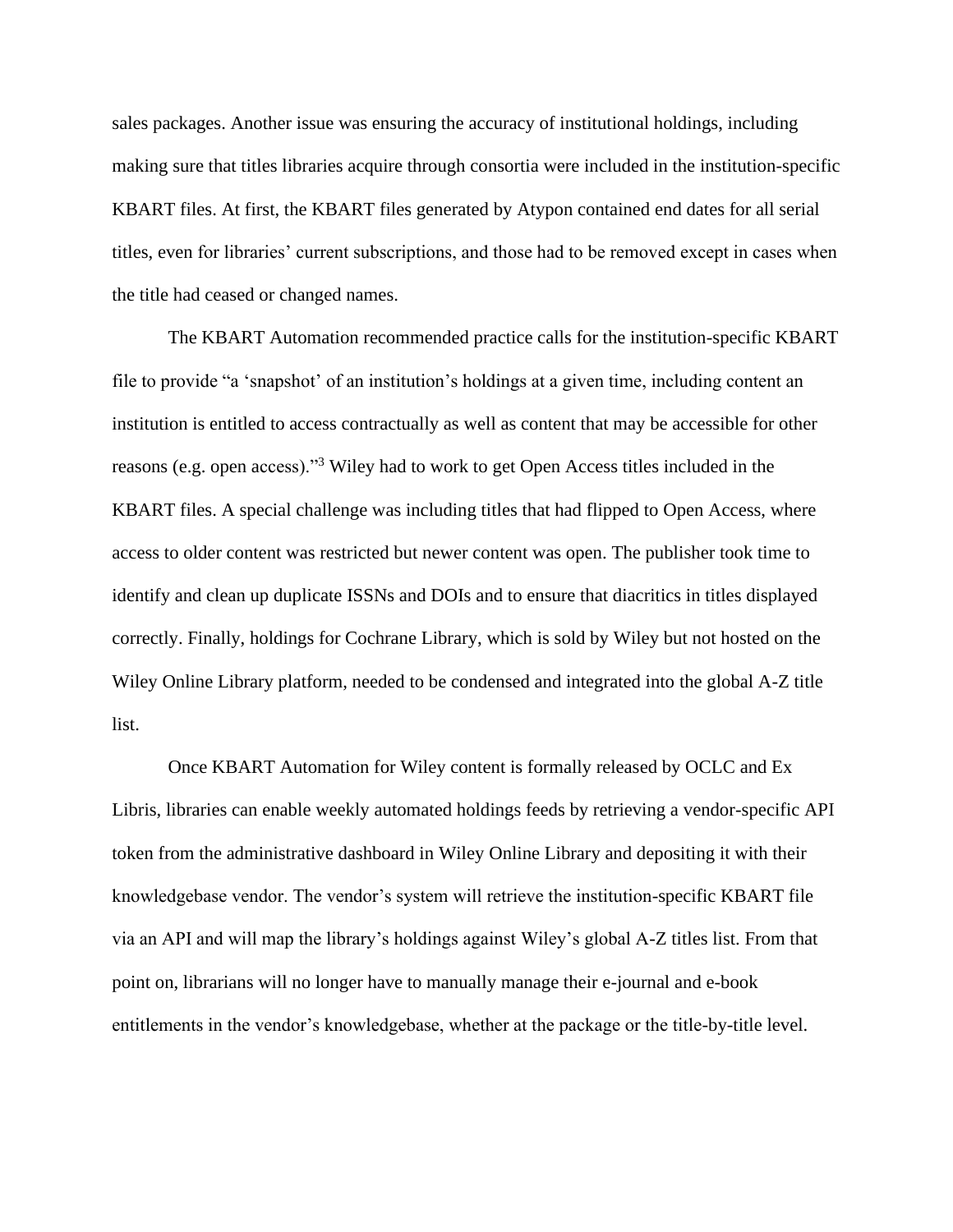Libraries using OCLC's WorldShare Collection Manager will benefit from full OCLC records for their e-book and online reference book purchases.

Wiley is still completing necessary work and engaging in testing with OCLC and Ex Libris, with a planned rollout of KBART Automation with these vendors in Fall 2021. At that time there will be broad communication to the library community, with the hope that there will be broad adoption. After implementation, Wiley is looking toward improving the service by ensuring that every journal's complete title history is captured and made visible in their KBART files. They also intend to communicate post-cancellation rights for journals and perpetual access for e-books to clarify which titles a library owns in perpetuity. Another goal of the publisher is to update the global A-Z title list more frequently; currently the institution-specific KBART files are updated weekly but the global titles list is updated monthly, which could cause a delay in new titles being activated in the knowledgebase.

Wiley is the first publisher hosted by Atypon to implement KBART Automation, and they hope that the work they have done will pave the way for other publishers using Atypon's Literatum to offer the service. Wiley hopes to build trust with librarians regarding the quality of their KBART files, being transparent about what they contain and what they do not contain, with a promise to work to continually improve the service and offer it through additional knowledgebase vendors in the future. The goal is wide adoption by libraries of KBART Automation.

### **KBART Automation at the University of Rhode Island, a librarian perspective**

The University of Rhode Island (URI), a public land-grant university with approximately 16,000 full-time equivalent students and a materials budget of over five million dollars, is an enthusiastic adopter of KBART Automation, having implemented it whenever available in their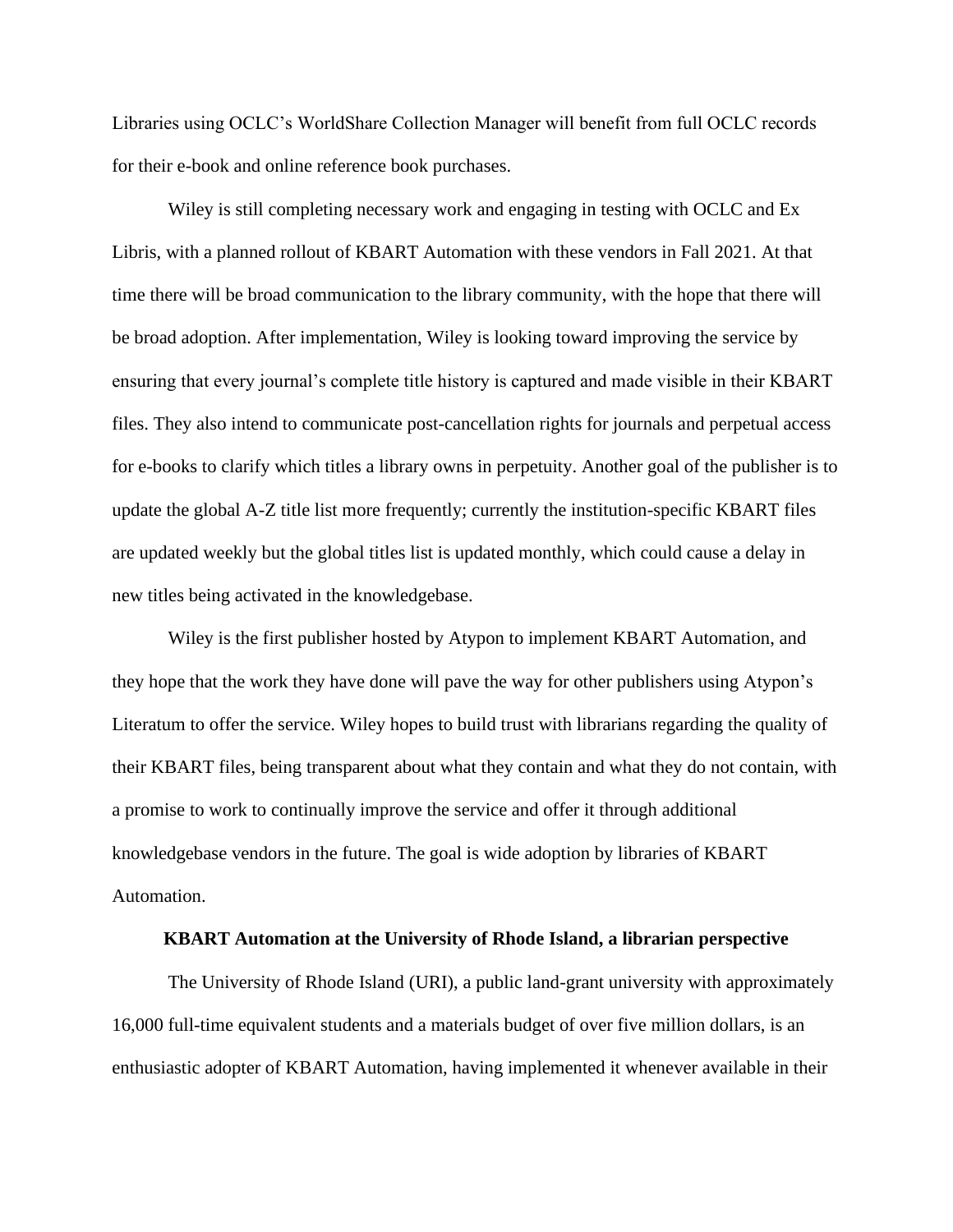Ex Libris Alma library management system and in OCLC's WorldShare Collection Manager. Workflow automation is especially welcome at the URI Libraries, as there are only two professional librarians and four support staff assigned to the technical services functions of acquisitions, cataloging, licensing, and e-resource management.

When a library sets up KBART Automation for a publisher, the publisher creates customized KBART-formatted files listing all the content the library can access at the time the file was created. This includes licensed content as well as content that is free, such Open Access content or content that is temporarily free due to a trial or promotion. Publishers usually create one KBART-file for the library's e-journal holdings and another file for e-books. The library's knowledgebase vendors reach out via an API, typically weekly, and retrieve the customized KBART files, using them to update the library's holdings in the knowledgebase automatically.

Currently, the only knowledgebase vendors offering KBART Automation are Ex Libris and OCLC, and the participating publishers that have implemented the service are Elsevier (journals and books), Springer Nature (journals and books), Taylor & Francis (books), and Wolters Kluwer/OVID (journals and books). Wiley is nearing implementation with both Ex Libris and OCLC. Both knowledgebase vendors have additional automated holdings feeds available, but it is these publishers who have implemented KBART Automation in accordance with the NISO recommended practice. Supported publishers and setup instructions are available at each of the vendors' websites.<sup>4</sup>

The first step for a library to set up KBART Automation is to reach out to the publisher to request the service, at which point the publisher provides a token or other access credential. Next, the library selects the appropriate collection within their knowledgebase, to which their holdings will be mapped. The knowledgebase vendor will provide this information. There are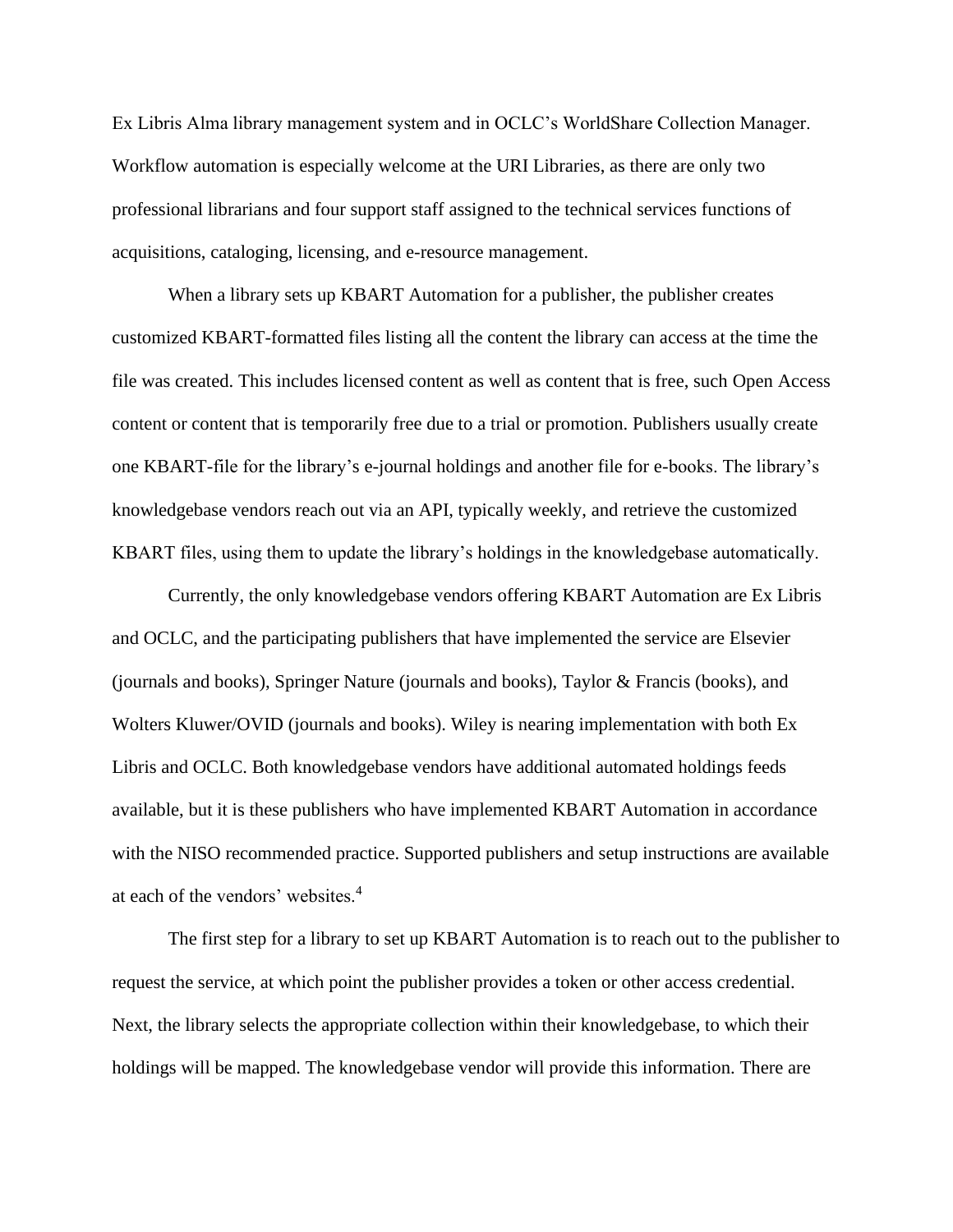typically separate collections for e-journals and e-books, for example, "Elsevier ScienceDirect Journals Complete" and "SpringerLink Books – AutoHoldings." Ex Libris customers will follow the provided instructions for configuring the KBART Automation service within the system, while OCLC customers will contact customer support to request the service. Once the service is active for that publisher, the library's holdings will be updated weekly, monthly, or on demand, depending on the knowledgebase.

KBART Automation helps with many aspects of electronic resource management. It makes routine e-journal management easier by automatically activating new titles in the case of new subscriptions or when titles change. If a journal title is canceled, the holdings in the knowledgebase will be adjusted to reflect the library's perpetual access holdings. This can be especially helpful when unbundling large journal packages. If a library's journal holdings do not match the publisher's default years of availability in the knowledgebase, KBART Automation will ensure that the years selected are customized for the library.

Any custom purchase can be managed effortlessly with KBART Automation. For example, sometimes e-journal or e-book packages acquired through a consortium do not match standard publisher offerings. With KBART Automation, the library's holdings will be accurate without the need to adjust the knowledgebase title-by-title. Similarly, KBART Automation will add newly published titles to an evidence-based acquisition (EBA) program, and special handling is not required for titles that have been selected for purchase, since they remain in the holdings feed.

Journal backfile purchases also benefit from KBART Automation. Often, a library will buy a backfile package but will not add titles newly acquired by the publisher in subsequent years, which can result in the need to select holdings on a title-by-title basis if the publisher does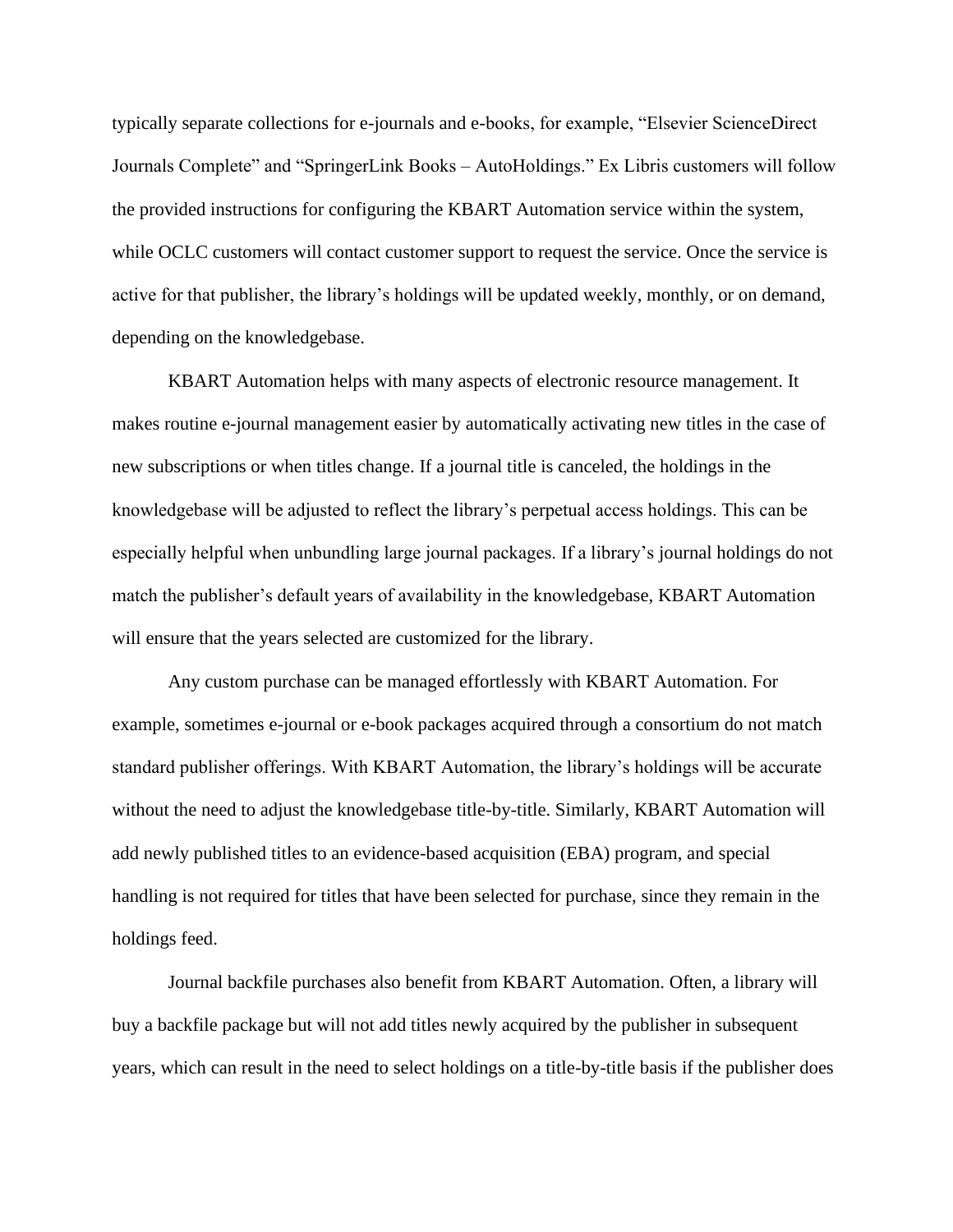not create separate KBART files for annual additions to their journal backfile collection. With KBART Automation, only the backfile content that the library has purchased will be activated in the knowledgebase. For e-book standing orders, new titles will be activated automatically; there is no need to watch for them.

Libraries that use a library management system other than OCLC WorldShare but wish to keep their holdings current in OCLC will benefit from KBART Automation, especially as it becomes more widely adopted, as it will help lessen the work involved in maintaining more than one knowledgebase. Open Access content is also included in an institution's KBART file, making it unnecessary to separately select a publisher's Open Access collections. For publishers that update their collections annually, librarians often must wait a couple of months for the new year's collection to become available for selection in their knowledgebase, for example, "Wiley Online Library Database Model 2021." With KBART Automation, any changed holdings in the new package are included in the institution-specific KBART file and therefore are updated in the knowledgebase in the weekly or monthly load.

The customization of KBART Automation and the frequency of updates benefit both librarian and library users. Librarians spend less time on tedious e-resource holdings management, leaving more time for higher level work such as collection analysis, product selection, and professional development. Library users benefit from more accurate holdings in library discovery systems, which result in fewer access problems and less frustration for patrons and librarians alike.

Despite the many benefits of KBART Automation, it is not without its problems. Libraries using KBART Automation for their e-book collections will be relying on MARC records from their knowledgebase vendor rather than local MARC records. If a significant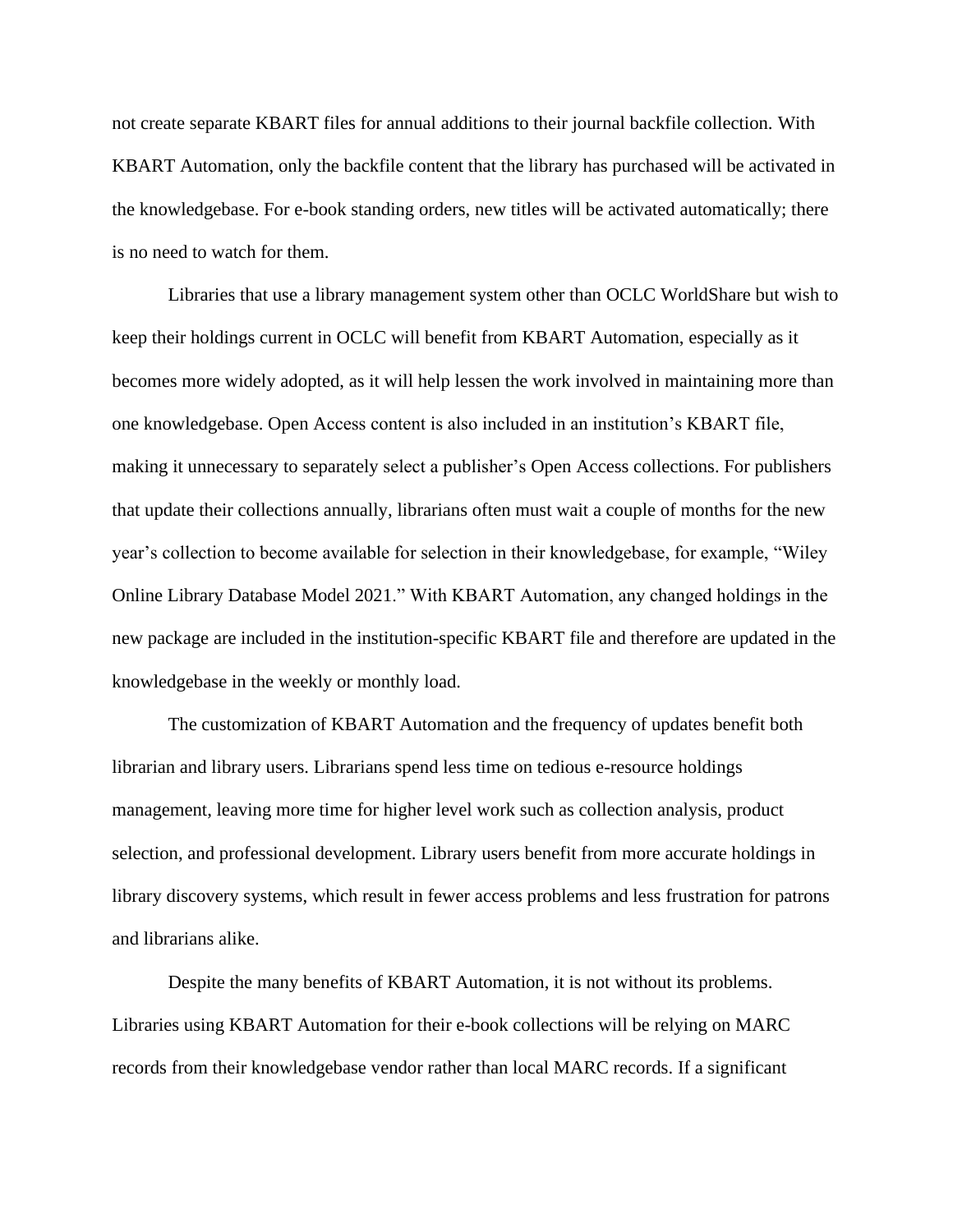number of MARC records in the designated knowledgebase collection for KBART Automation do not meet the library's standards, KBART Automation might not be the best choice for that publisher.

Currently, KBART Automation provides library holdings at the title level; it does not indicate whether the library purchased a title as part of a package. Because KBART Automation activates all e-journal and all e-book holdings from a given publisher using one global A-Z title list, it is difficult to connect individual payments to particular subsets of content. For example, at URI, all Elsevier journal content is represented in a single collection, "Elsevier ScienceDirect Journals Complete." This includes individually subscribed titles, current package titles, and multiple backfile purchases. Attached to this collection are multiple payment records.

If a library activates KBART Automation for journals and books from a single publisher, duplicate records may be activated for the same content in the case of book series and conference proceedings. For example, URI subscribes to the book series *Fish Physiology*, published by Elsevier. KBART Automation activates a serial MARC record for the title and a holdings statement indicating that we have access to the content from 1969 to present. KBART Automation also activates MARC records for individual e-books in the series, for example *Primitive Fishes*, published in 2007.

Another potential problem is coverage gaps in serials holdings statements that are too granular. This is a function of KBART, not KBART Automation, but some publishers choose to create a new line in the KBART file whenever there is a gap in a library's access of even one issue of a journal. This results in more accurate OpenURL linking but holdings information that may be confusing to library users. In addition, any customizations a librarian makes to a holdings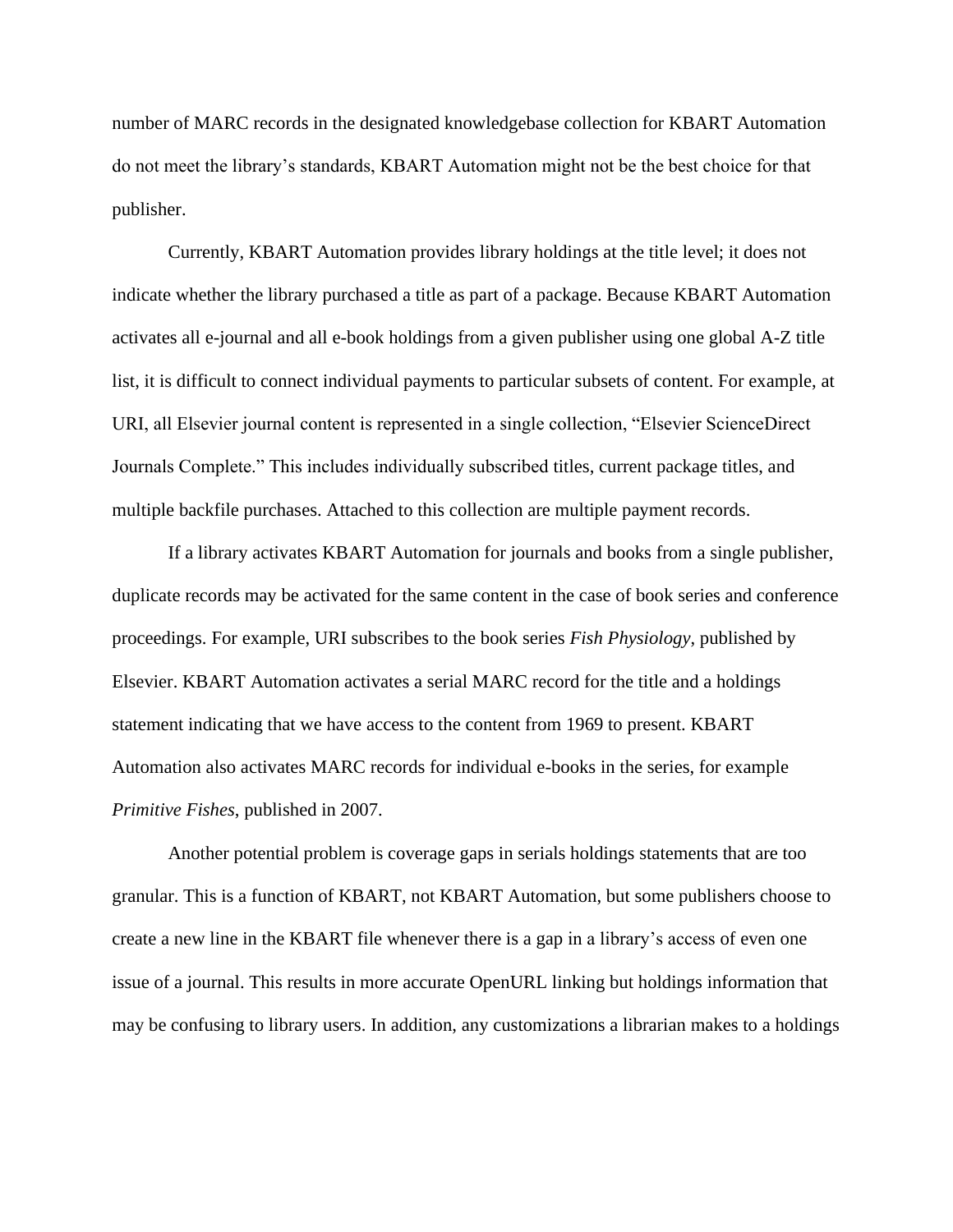statement in a knowledgebase collection managed by KBART Automation will be overwritten with the next upload.

Librarians who implement KBART Automation are choosing to rely on holdings data from publisher systems, and they need to trust that this data is accurate and that all the content to which their library has access is included in the file. Unfortunately, publisher holdings data are not always accurate. If a library manages knowledgebase holdings manually and a publisher turns off access to a title in error, the mistake is likely to be discovered when a library user or staff member clicks on the title and discovers that access is not working. With KBART Automation, the inactive title simply disappears from the library's holdings, and the error may never be discovered.

Despite these caveats, for most libraries the savings in staff time and the increase in accuracy of holdings in library e-resource management and discovery systems make KBART Automation an exciting development, one which is well worth more publishers and knowledgebase vendors adopting.

#### **OCLC and KBART Automation, a vendor perspective**

OCLC first implemented automated holdings feeds for libraries in 2011 to support new library purchasing models such as Demand Driven Acquisitions (DDA) and, later, Evidence Based Acquisitions (EBA). Automation saved staff time in libraries and resulted in holdings that were more accurate and updated more quickly than would be possible through manual updates of the knowledgebase. It also helped libraries keep track of which DDA and EBA titles were purchased. Today, OCLC supports automated holdings feeds for several content providers, primarily for e-book holdings. For the publishers that follow the KBART Automation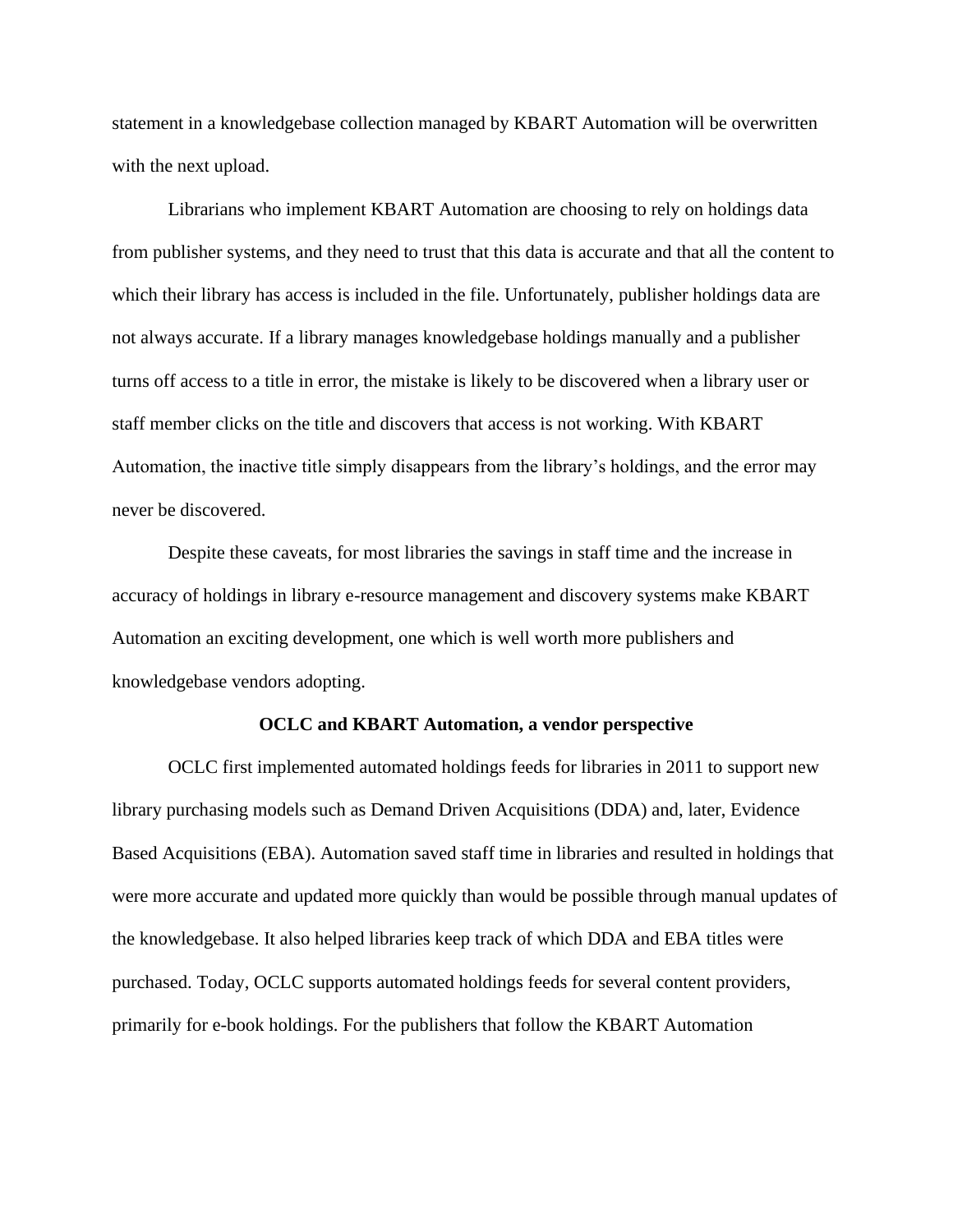Recommended Practice—Elsevier, OVID, and Springer Nature—the holdings also include ejournals.

The advantage to following KBART Automation when implementing holdings feeds is that OCLC does not have to develop customized automation procedures for each content provider. While setting up library-specific automated holdings feeds with a content provider is still a significant project, KBART Automation reduces the size of the project. The fact that KBART Automation relies on APIs to transmit files is also a benefit. With APIs, holdings files can be retrieved at any time, which provides flexibility to OCLC around when they load files and allows for easy reloading of files if problems are detected. As with all automated holdings feeds, OCLC also benefits by getting fewer support questions from libraries about inaccurate holdings.

There are a number of questions OCLC regularly receives about automated holdings. The most common are: 1) Where are historical titles (pre-name changes); 2) How do libraries know which titles are perpetual access; 3) Will KBART Automation select the collections a library has purchased; and 4) Can a library have two holdings feeds, one for library purchases and one for consortia purchases? Right now, the KBART Automation Recommended Practice does not specifically address these questions. KBART Automation holdings files include title-level holdings of everything a library has access to at the point of time the holdings file was generated. There is no indication of perpetual access, collection-level entitlements, or differentiation between library and consortium purchases. It is possible that this could change in Phase II of KBART Automation.

OCLC's primary goal when implementing KBART Automation with a publisher is to improve the accuracy of libraries' holdings. Before OCLC will begin a conversation with a publisher about automated holdings, the publisher must have good quality global KBART files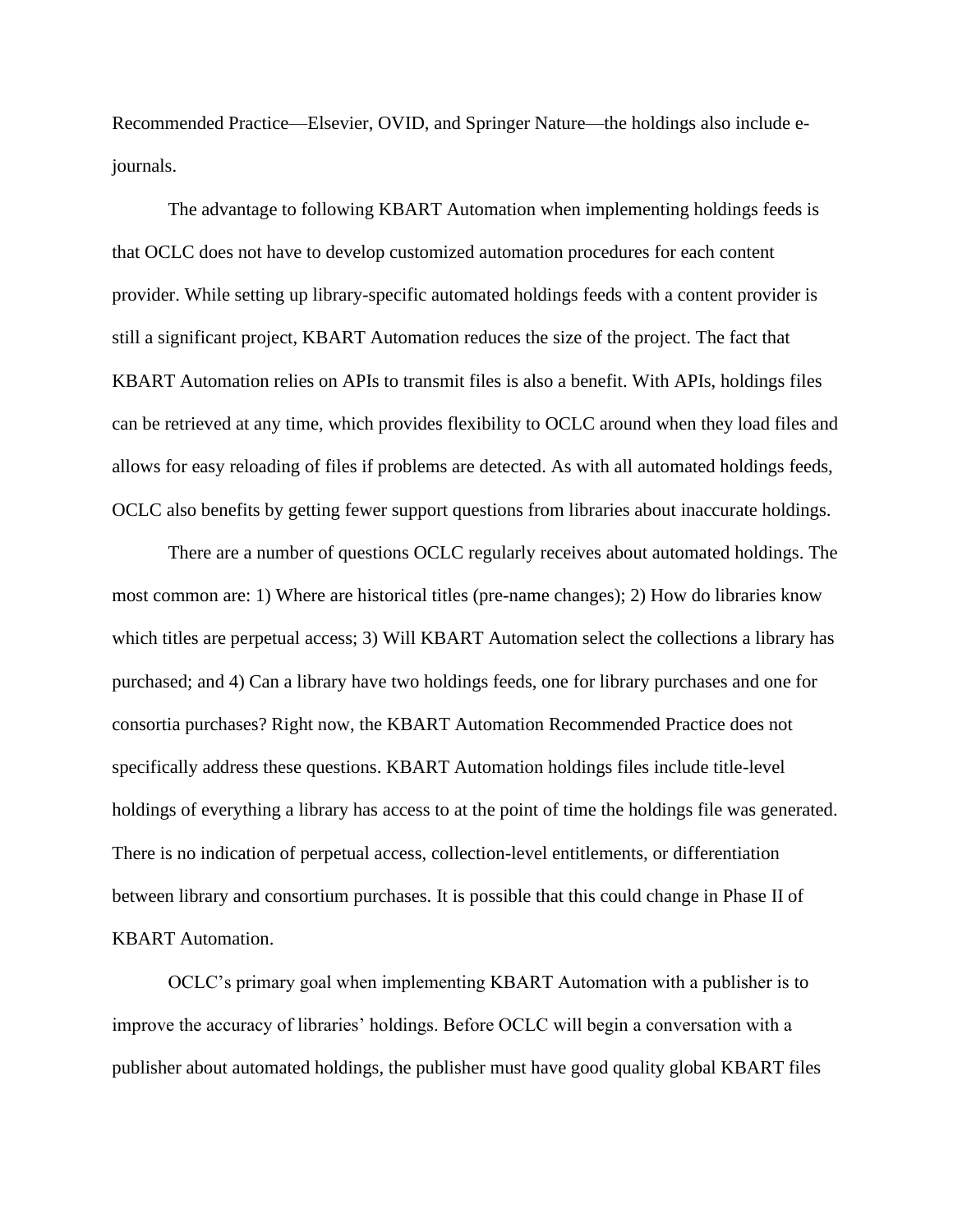that are updated consistently, preferably weekly or even more often, since feeds that are updated infrequently defeat the purpose of automation. API delivery, per the KBART Automation Recommended Practice, is also required, as being able to pull a file on demand through an API improves the speed and accuracy of holdings updates. Furthermore, library holdings must be correct. OCLC tests holdings files for accuracy with partner libraries before implementation. This is essential for trust with libraries, because if automated holdings are inaccurate, libraries will not use them and the time and resources spent by both the publisher and OCLC to build automated feeds is wasted. OCLC is currently following this process with Wiley before their automated holdings feeds are launched. The average time from when OCLC begins conversations with a publisher about KBART Automation to implementation is about one to one and a half years.

In conclusion, while KBART Automation requires time and a high degree of cooperation between publishers and knowledgebase suppliers to implement, it benefits libraries. The wide adoption of KBART Automation will reduce the effort required to maintain e-resource holdings in library systems. It will also result in more timely and accurate holdings information, improving the experience of library users.

#### **NOTES**

1. National Information Standards Organization, "NISO RP-26-2019, KBART Automation: Automation Retrieval of Customer Electronic Holdings," (Baltimore: National Information Standards Organization, June 18, 2019), http://www.niso.org/publications/niso-rp-26-2019 kbart-automation (accessed July 6, 2021).